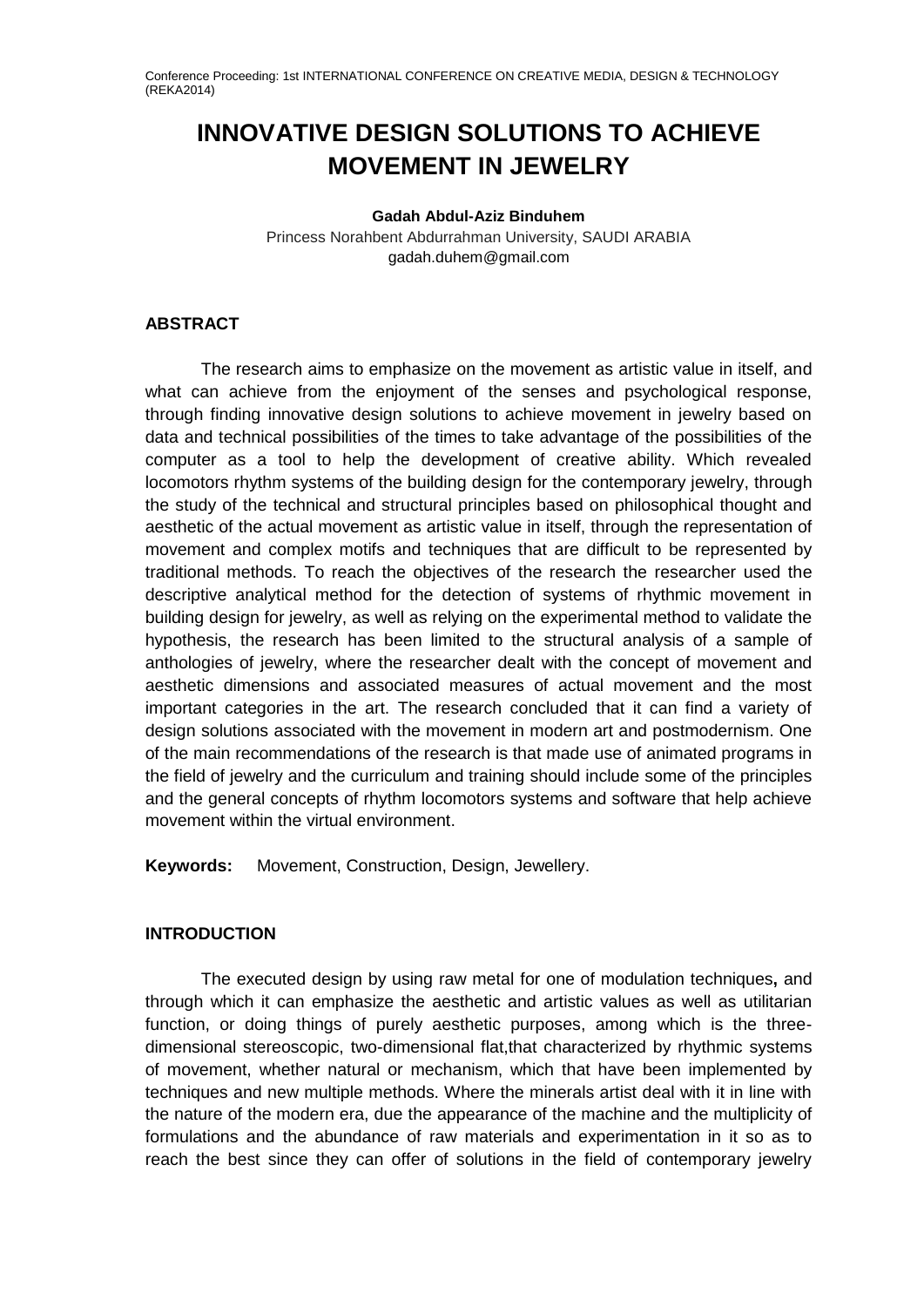design and to develop them in form and content to keep pace with the modern age and its techniques.

# **RESEARCH PROBLEM**

What is the possibility to reach innovative design solutions to achieve movement in jewelry?

# **THEORETICAL FRAMEWORK**

The study revolves around two important axes, the first is the concept of movement and types it contained and its association to the design and the relation of such to the building design, and the second is the concept of movement in the of the art and jewelry and its relationship to the structural design of the jewelry.

# **Important Terms**

- 1. Movement: "Linguistically against stillness" (Manzoor: 429), Philosophy and psychology defined as: "the science of the study of the forces causing the temporal and spatial relations" (Atiyah, 2001: 13), it is intended to move the research topic, the actual motion is adopted by a group of designers as a value associated with different variables for the specified period.
- 2. Construction design: Is one of the constructional methods used to design artwork, when the artist considering use of constructional method during the dialogue with the plastic raw materials and during parts assembly, particulars and units consisting the fine artwork, it passes a series of special activities of manner of construction, including, for example, the juxtaposition, inlay, assembly and overlay" (Boldwin, 1963: 27). It is the system of structural elements of jewelry used in any configuration that organized to build relationships to constitute the design of the foundations of aesthetic plastic, that vary according to system building elements in a certain frame, which specifies how rich jewelry and differentiate from the other piece.
- 3. Jewelry: It is the jewelry made of precious or non-precious metals and it has multiple functions and purposes for which it has been made for, to achieve many purposes, whether philosophical, social, or for the purpose of the exercise and decorations. The intention by jewels on the subject of the study is that the metal pieces made of precious metals and non-precious.

# **The First Axis: The Nature of the Movement in the Design**

Movement is a vital and essential theme in science where it is known in physics as the transmission of the body from one place to another as a result of force or influential forces, and these laws in various sciences are formulas for those tunes, they are the foundations provide the art with the realism information and fictional interpretations.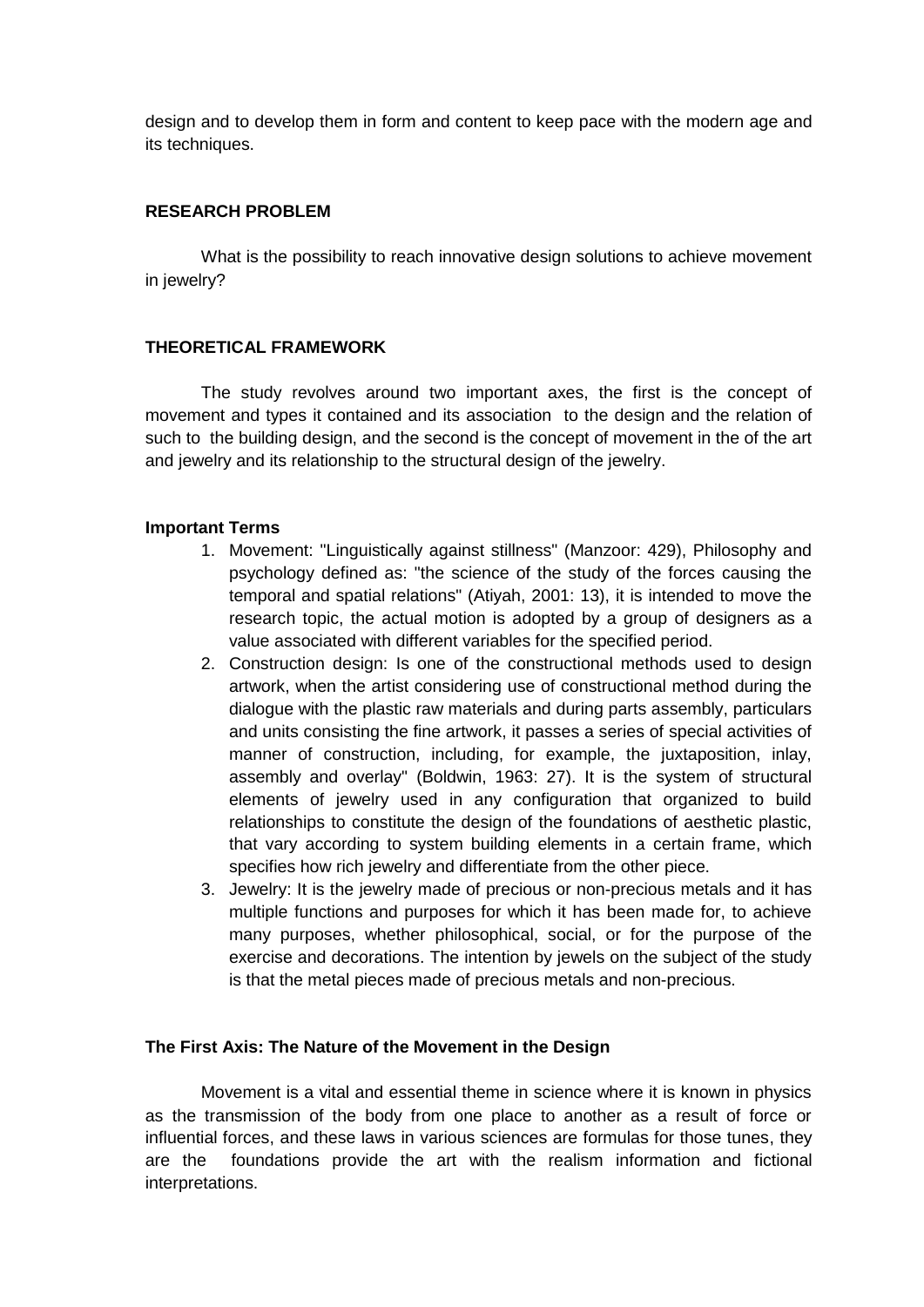And here lies the face of the kinship between the movement in the nature and indication and meaning of the movement in art, which constitutes the rhythmic, such balance or harmony cannot be achieved in the physical world which is full of continuous motion, however, it is achievable in artwork, this is because, "Art is a poise beyond time, it is integrated creativity possess the movement underlying in life and that is because the movement in art is subject to constant law, a law associated of life laws, every authentic art has an genius capable of detecting and highlighting the drafting the law." (Dewey, 1963: 215).

As "the movement in the design must be subjected to a certain rhythm, the erosion of movement means the erosion of the conflicting forces, because the movement of the shape is a movement to infinity, because the movement renews itself and start all over again" (Halim 1972: 23), the movement may derives itself from some source or it be the source, the concept of movement in contemporary art has been changed getting advantages of scientific theories in the production of its art to form a technical dimension with the nested depth between kinesiology and aesthetics. The actual movement in three dimensions have been classified to:

- Design movement.
- Place of the design movement.
- Movement of the design recipient.
- Movement of place of the design recipient.
- The movement of the space limitations of the design.

So researcher dealt with the movement in design and its impact on the building design of the jewelry and its components and the most important technical schools that take advantage of the movement as the value of art adding dimensions and infinite possibilities of aesthetics which identified in this research in elastic bodies (Threedimensional).

#### **Movement in Flexible Bodies**

Is three-dimensional works that occupy beat of space with real dimension and actual movement, since the jewelry consisting of a mass of metal or rock may take the form of different dimensions to perform a particular function, in addition, the Fine Arts in the postmodernism and contemporary era has allowed to scenes the positive role of effective participation and the creation of variables within the artwork, until the role of the scenes become a part of the concerns of the artist at the inception of his artistic work, and some of these works carried out in way making their parts are subject to change and move by scenes, what allows to modify forms, colors and artistic work relations according to the vision scenes, which providing an opportunity to issue aesthetic judgments and developing his independent sense, and he is no longer just the recipients of the work of art as much as he has become an active participant in the show.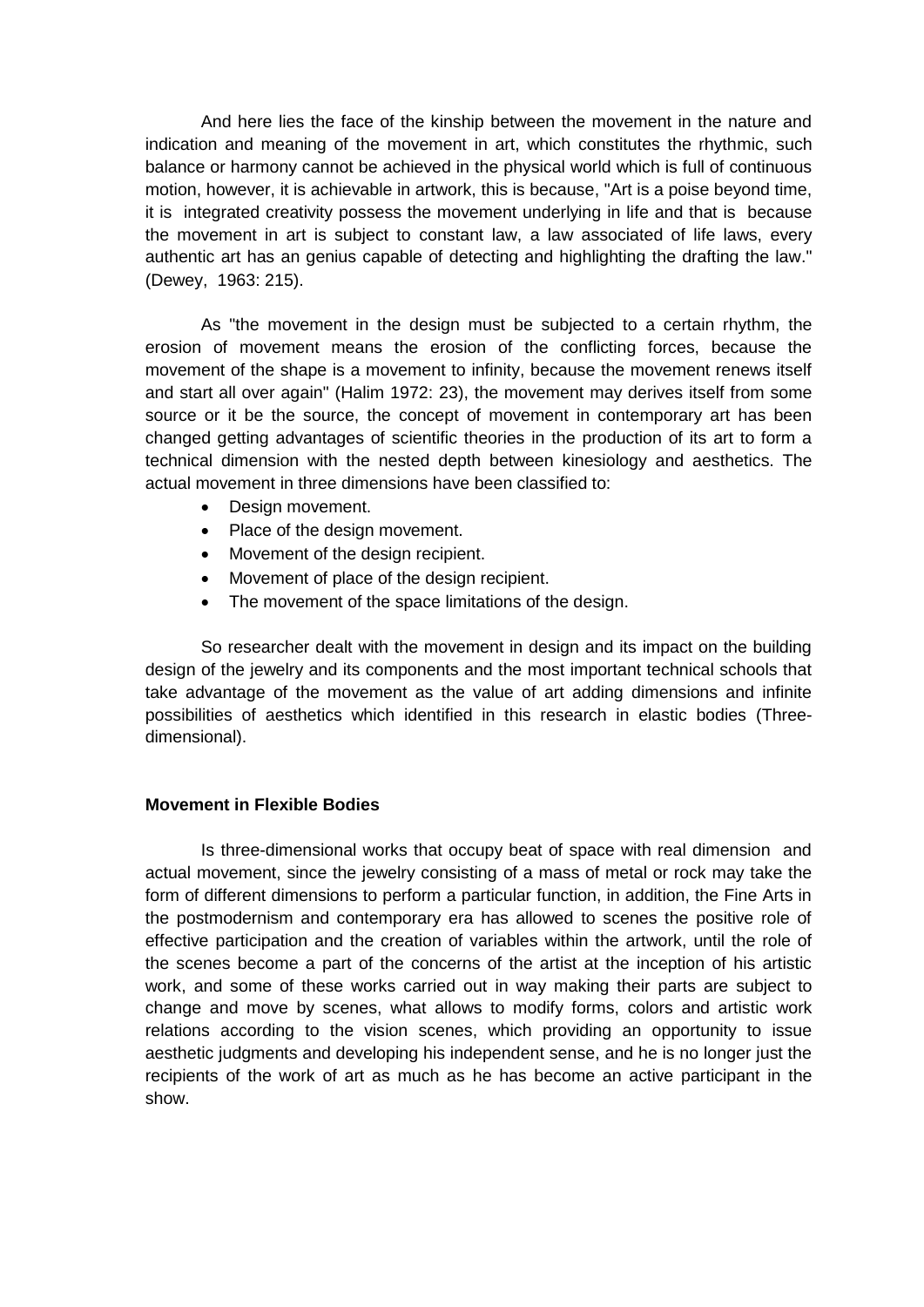Some artwork entered in a real dialogue with the scenes, it affects and is affected by him, they are variable depending on the position of the scenes, and with the participation of scenes the movement is realized or influence by the movement through his sense of them as it moves around, or through reflective surfaces inside the work, which reflect the outer sphere, including the scenes itself, the artist "Hans Mac" confirms the role of scenes by his saying; "My artworks can consider scenes as necessary source of energy to it." (Bazzaz, 1998: 16).

With the technical development new elements have been entered, such as light and the actual movement, the scenes no longer can identifies a static image on the composition of the artwork, so that he has to put the prospects for the next move, and to imagine the variables that can rise inside the work, the introduction of new sensory stimuli, such as the use of sounds with varying degrees higher degree sometimes in noise degrees and the use of clouds of smoke, beside the visual and texture stimuli, has its impact in the field of the use of more interaction between the viewer and the artwork, to the extent that make the word show, inadequate to express the new reality to recognize the work of art, which is approaching cohabitation or participate sensual work, surpassing the concept of visual viewing only, the artist Luther confirms that by saying: "My work is no longer just plates, but turned into devices and machines have allowed greater opportunities for the viewer to be used and continues through to deal with them more than just theoretical and non theoretical viewing experiences, and remembers the relationship between vision and thought." (Hussein, 2003: 25), and by such enabled modern artwork for the viewer as follows:

- Practical participation and dialogue, and issuing aesthetic judgments.
- Thought provoking by what it presents of experiences and information.
- Provoking conscience by what it sends of petition of amazement and wonder and anticipation surprise.

"The space deal reflects to us the importance of the imaginary ability and the ability to fix a mental picture and transport it physically to be a fixed presumption reality to determine the place at which the body will stabilize and its surroundings have been identified by assumptions restricted its place." (Bazzaz, 1998: 16). One of the important points for changing which often affect the aesthetics of the jewelry and the difficulty of determining the mental image of the surrounding bodies, especially in the ornaments which are subject to change and renewal, according to the method used and that we can overcome them through the embodiment of the work by multiple computer programs before implementation in an attempt to avoid some of the weaknesses and support the strengths when designing jewelry, the natural measurements of the movement is based on the scientific laws in mathematics, engineering, physics, and other effects resulting from the work of art and design in three dimensions,where the factors that influenced the design subject to the three elements, namely – light, distance and human.

Thus, the system design in the general body for jewelry received by human in parts or whole from multiple angles, here lies the ability of the designer and his ability to move the elements of jewelry design in and around the body, it is different outputs in the movement status of the body and the type of movement, "if the movement is totally it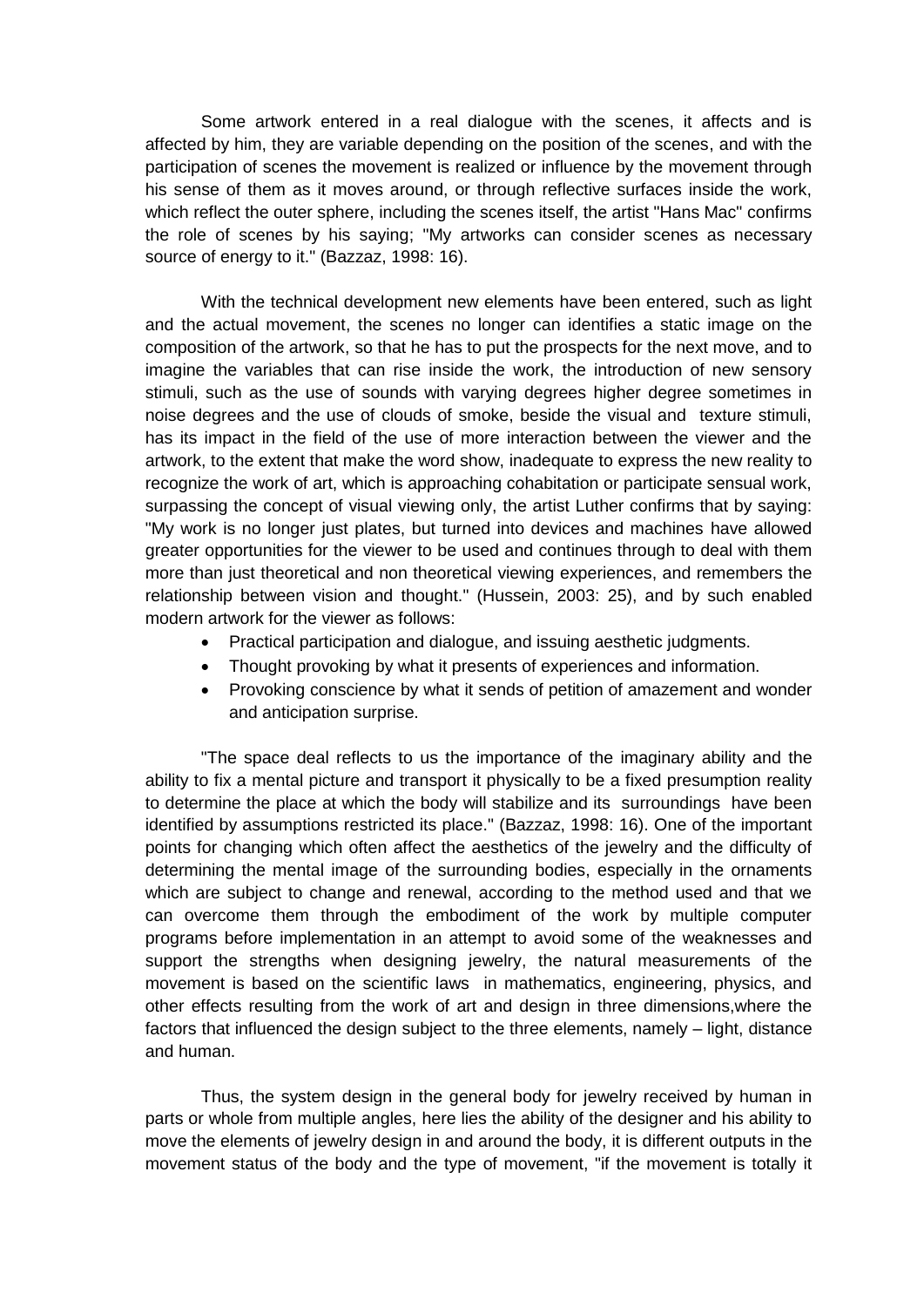gives complementary results with the space, other than the results resulting from the movement of the body part or parts thereof" (Bazzaz, 1998: 13), we therefore concluded that the cluster of jewelry give a different aesthetic values in the case of full or partial movement. Where "the interaction of the modern artist with those correlated images is a positive interaction, became more sense to time, particles, motion, order, and more belief that the usual apparent is not only the crossing point for the truth of things" (Hussein, 2003: 26), the core fact is the most important, which led to the emergence of the movement in the several systems linked to the basic components of morphological and functional body jewelry in our search current theme.

### **The Impact of Actual Movement on the Body Shape**

The body shape is affected when organizing a group of actual movements at the same time as it produce certain forms with special characteristic body and it is like meanings in the music, it has become a movement of regularity to the loss of regularity, let us take a simple example of this, "Suppose we suspended (Two Pendulums) of different length from one fulcrum, we find that whenever we are mod them together towards a specific destination and then left them, it is noted something strange as the short pendulum starts swing faster from the long pendulum, then quickly differs from the pendulum with less motion, and whenever continued to swing they return to regularity in the movement, then they simply lose regularity again and immediately we realize the formal system of this volatility in the movement (Bazzaz, 1998: 190).

This example illustrates two types of body movement in them and these bodies can become very complicated whenever we organized several different movements with each other, which give us the movement of vehicles affect the overall shape of the body during movement. Among the most important dimensions of the actual movement is its impact on our understanding of the body shape, which can be illustrated as follows: "Imagine we draw the figure (8) on a circular disk that can be rotated, when the figure begins its rotation it gains a strange formal flexibility, as shows like writhing on the amebic cell, and many of the moving formations represent animated virtual volumes may be concrete in degree that can be photographed with them." (Scott 1951: 191), we conclude from this that the movement of the recipient or the design itself occur "impact on the formal qualities of the appearance of the general body for design compared to the situation of stillness." (Bazzaz, 1998: 37), and can take advantage of this feature when designing systems of locomotors rhythm in the jewelry and the extent of its effect on body shape.

#### **The Second Axis: The Evolution of the Concept of Movement in Design**

The time for an artist and writer, is the practice exercise, not theoretical idea, artist faces a time when he wants to express, and when he wants to express things that are part of it, or elements that the time enter as key element in determining its existence. However, the artist draws his thought to this fact begin only at the beginning of the second half of the eighteenth century, when the German critic wrote, his book *Leasing*, in which he discusses the boundaries between art photography and poetry, where he touched on the problem of time in the Fine Arts, and the key question he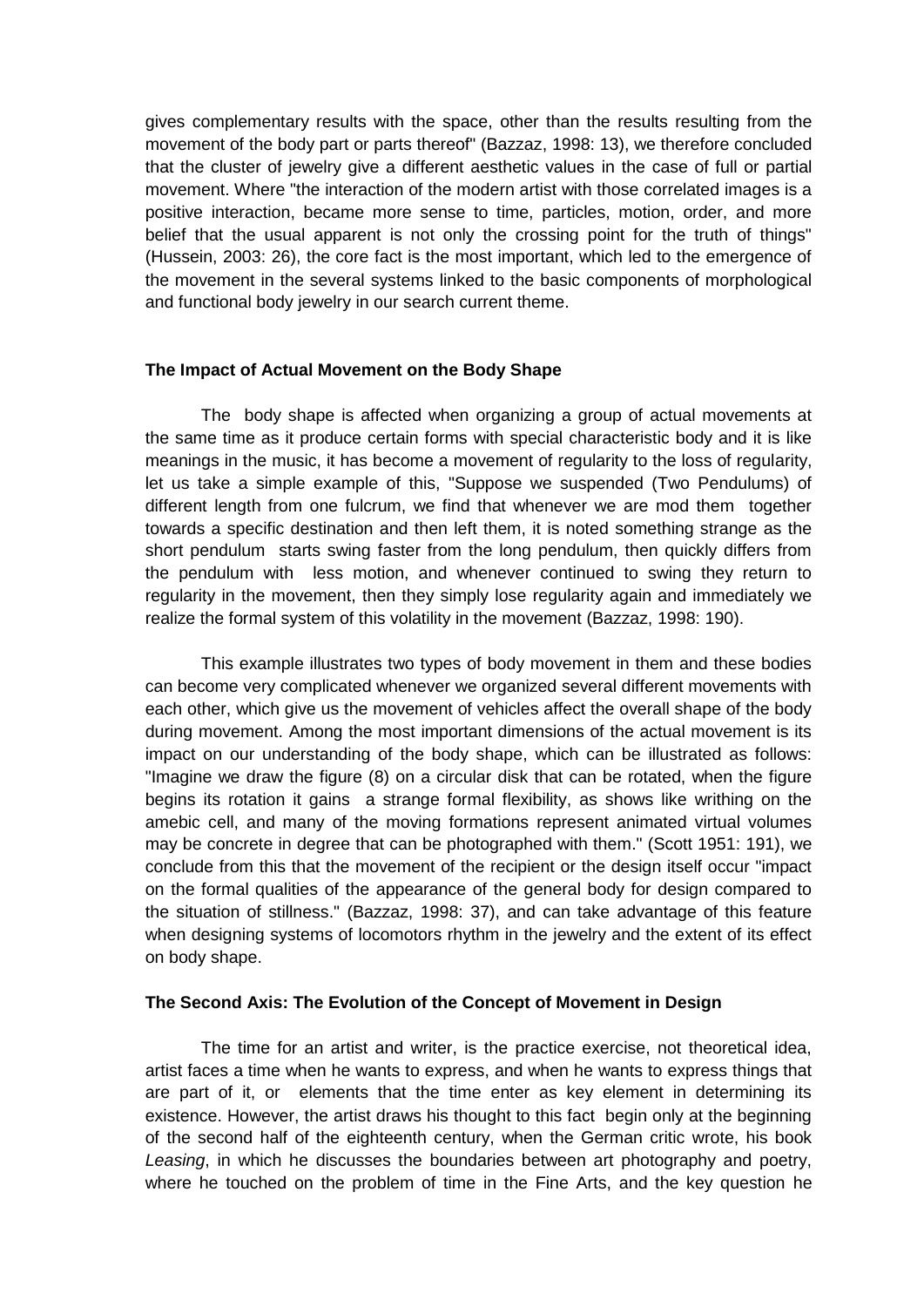raised is: How, and to what extent, it can overcome the Fine Arts on the element of time? Therefore by enabling to emerge the movement, which is an extension in time, although its by its nature are rigid works in the place." (Ismail, 1974: 207). By these observations he draws the attention to the movement, where the designer can partially and gradually overcome this problem, he has tried to portray the chronology in a set of images to simulate the successive moments of the event with the independence of each image, i.e. each image has been mere expression of a particular moment of time from the chronology, as in ancient Egyptian art, and also it has been used by artists of the thirteenth century, Italians in the filming of religious tales until the end of the nineteenth century and the beginning of the twentieth century. The efforts of photographers and sculptors of that period ended to this extent to overcome the element of time, and the people throughout the that ages incline by the idea of motion extended in time, through the frozen moment represented by painting or sculpture.

By tracking the evolution of the movement as a technical value, we note that the continuous technical development has led to the emergence of new forms of expression, and it have relationship with the scientific and technological development in the sixties and was accompanied by a shift in the requirements of the new life. The modern currents return back its roots to the pre-fifties sometimes, and collect common elements between them, and met upon common objectives, these currents have been named by various names: such as visual art, kinetic art, cyber art, and perhaps the basic premise for it lies in the attempt of the artist to invest visual sensations data, and what generated from the optical delude, therefore as Popper, says in his book, the new trend is linked to kinetic art with the issue "dialectical relationship between objective vision and the vision of self, among other physiological and psychological phenomena" (Amhaz, 1996: 172). These controversial issues are still considered to enrich the field of art in general and the jewelry topic we discussed the current research, in particular, so as to produce works keep pace with the current era and benefiting from the experiences of recent trends and beyond to represent the actual and illusion movement, to commensurate with the properties of metals.

#### **Structural System for the Design of Jewelry**

Despite the similarity of the design elements in the art of jewelry, but they differ from each other, this difference is caused by the building system of these elements in a certain frame, so that the results from this organization relationships check some of the values that serve as the goal of the system and its function, and it is determined the extent of its richness and distinctiveness. It is important to recognize some of the fundamentals that need to be taken into account for the organization of the design elements, namely:

- Shape and ground: They are the basis of relationships for each installation and configuration in construction or design, sometimes referred to them to indicate that the figure is a positive element.
- Compatibility and contrast: The contrast and its grades have an important role to realize the differences between the design elements such as shapes, lines and color grades, which is the opposite to compatibility, compatibility means the case in which two contrast things or things linked in a graded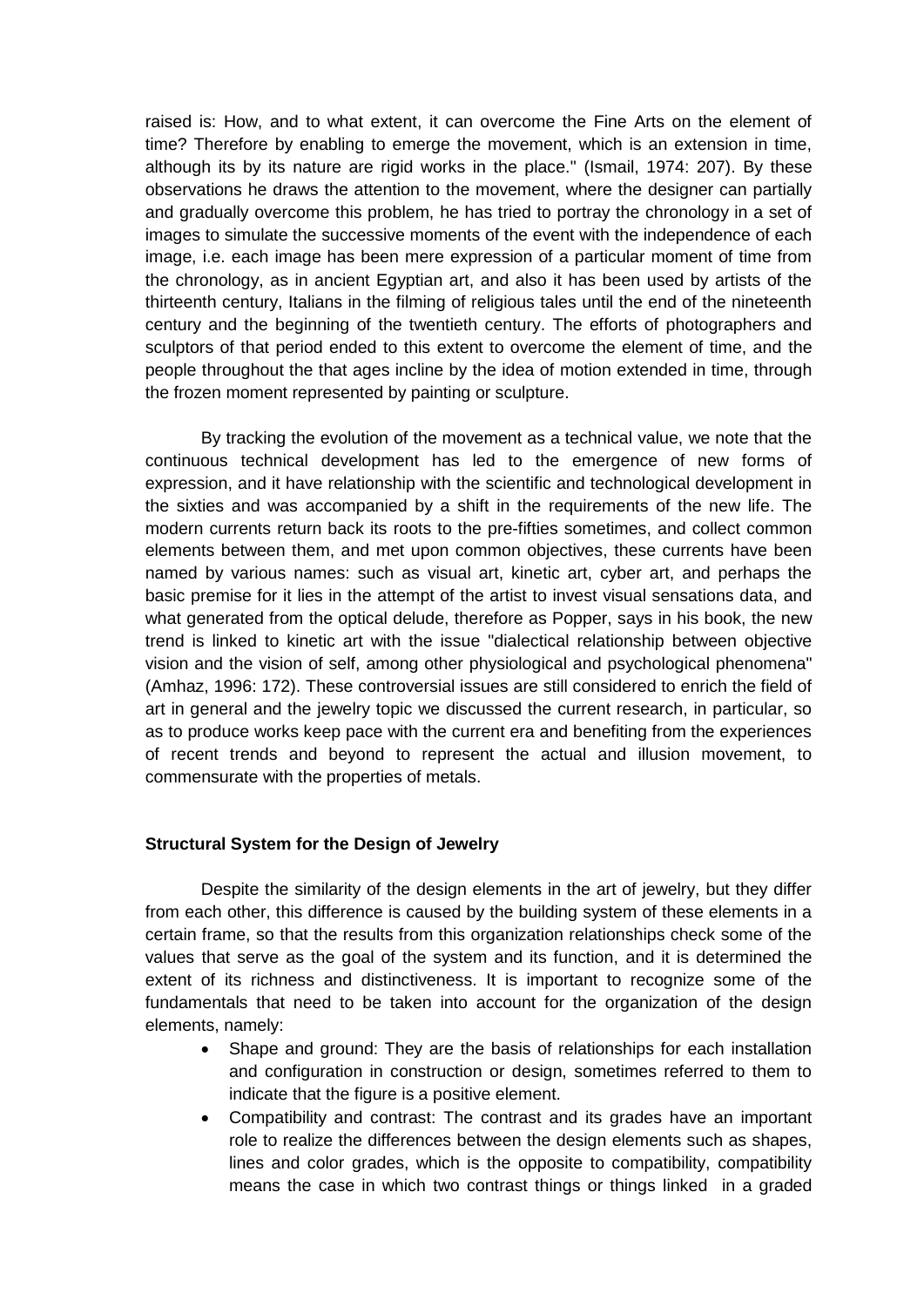manner, and could explain the variation and compatibility in jewelry cases in the final finishing of the surface appearance of the enamel or coverage through oxidation, as well as different kinds of paint.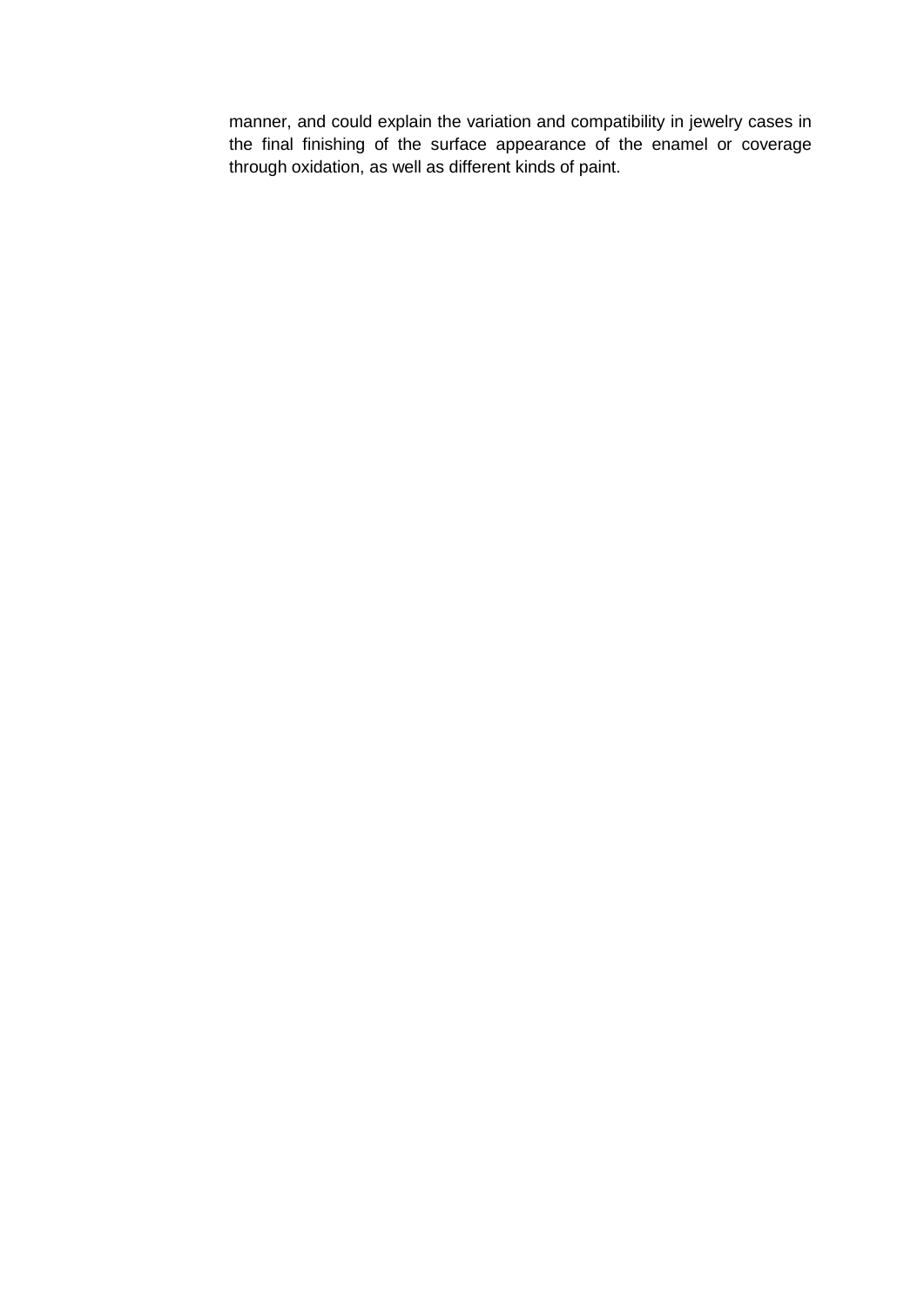# **Description and Analysis of Selected Jewelry in the Light of the Movement**

|                               | Part Number (1-1) / Source: Dormer, P. & Turner, R. (1994). The |  |
|-------------------------------|-----------------------------------------------------------------|--|
| New Jewelry, p.126            |                                                                 |  |
| <b>Type: Pendants</b>         |                                                                 |  |
| <b>Artist: William Harper</b> |                                                                 |  |
|                               | Date of Manufacture: USA, 1980                                  |  |

**Raw materials:** Gold, Silver, Enamel, Pearl **Size:** 9cm

**Techniques:** Cut, pounding, grafting by enamel, studs with pearls, welding

**Movement type:** normal Artistic direction: abstract **Building design:** 

**Analysis of building systems design of the constituent elements of the worked jewelry**

Construction design depends on the shape of the rectangle of the general body for circular form the basis of the general shape, taking from the dimensions of the human body a building to the shape, where it shortened the details of the head, by the circular shape, mounted on metal rods represent the neck, and part of the trunk into two parts, the first is a third of the circle reflects the shape of the shoulders and the second take the oval shape dangling from them a set of beads to suggest the foot shape. The artist also rely on disparate colors to emphasize the idea and direction of the general body of the shape.





| Part Number (1-2) Source: Artist site Michael Berger  |
|-------------------------------------------------------|
| <b>Type:</b> ring -kinetic rings                      |
| <b>Artist: Michael Berger</b>                         |
| Date of Manufacture: WestGermany, 2010                |
| Raw materials: steel, acrylic glass, image            |
| Techniques: cutting, refinement, welding Size: 3cm    |
| Movement type: actual Artistic direction: kinetic art |
| Analysis of building systems design                   |
|                                                       |



The construction design depends on circular shape it is a group of overlapping circles, they represent the shape of a circle of colors, where the ring is composed of three layers of the circular shape topped with a layer of transparent acrylic, they are

of normal or regular rhythmic system, which was arranged vertically, and in turn it constitute a multi-color relationships as a result of the movement which depends on the magnetic force, here, he used repetition to form optical illusion, we note that here the rhythm is color. However, the system of rhythmic lines gives radiation to top of the ring gave the piece dynamic dimension according to the circular engineering system.



**Building design:**

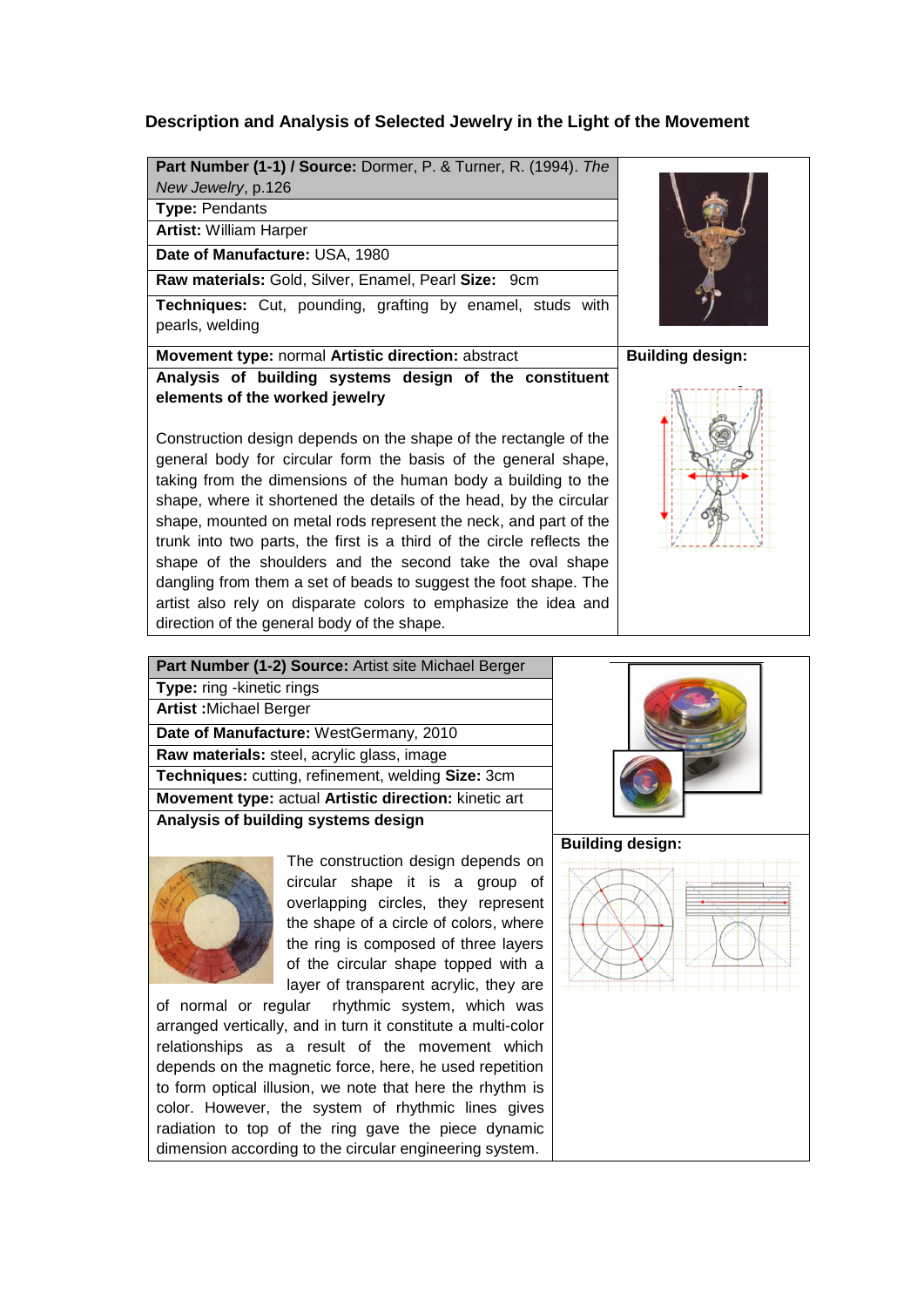| Part number (1-3) Source: Artist Site Michael Berger |
|------------------------------------------------------|
| <b>Type:</b> Ring - Kinetic rings                    |
| <b>Artist: Michael Berger</b>                        |
| Date of manufacture: West Germany, 1980              |
| Raw material : Pearls, Gold Size :4cm                |
| Techniques: casting, finishing, setting              |
| Movement type: actual Artistic direction: Kinetic    |
| Analysis of building systems design                  |

The construction design of the general body consists of the rectangular piece, which takes the simple geometry of the component and seeks relationships between all elements of a form of bonding, It is a form of bonding, it is overlay contradictory rhythm rising to the top. However, the outer limits are free with necessary curves to fit its function for easy use, where we note the nonsymmetric construction and equilibrium of the shape using the principle of distance from the focal point and the size of the ball, it is a kind of visual equilibrium as a result of equivalent of the powers to the parties about the vertical axis of the design. The movement here is axial but opposite to other which creates an amphibole kinetic rhythm, it is rhythmic systems of the vehicle, it is caused by the driving forces resulting from the distribution of gravity and seismic movement of the body, depending on the severity of the magnetic attraction where the mineral ores characteristic by such property which are called magnetic minerals, because the ring when static become stable and once be touched and vibrated starts in motion derived from the human body energy to be transformed from potential energy to moving magnetic energy in repetitive system of locomotors rhythm.





# **Innovative Design Solutions to Achieve the Movement**

#### **Practical Applications of the Researcher**

Number of constants and variables have been determined to achieve the concepts of movement invested by the researcher in the experiment, so as to find out the available possibilities to prove the research hypotheses, where the delusional motion was used as constants for the experience and it is the base on which the combination between the two types of movement is established to reach the possibilities offered by computers in this area to devise design solutions based on kinetic rhythmic systems and the possibility of unimaginable before embarking on implementation, as the researcher has identified variables that form the structural design and they are as follows:

- 1. Variable of raw material and possibilities of computer programs.
- 2. Variable of texture and possibilities of computer programs.
- 3. Variable movement rate and possibilities of computer programs.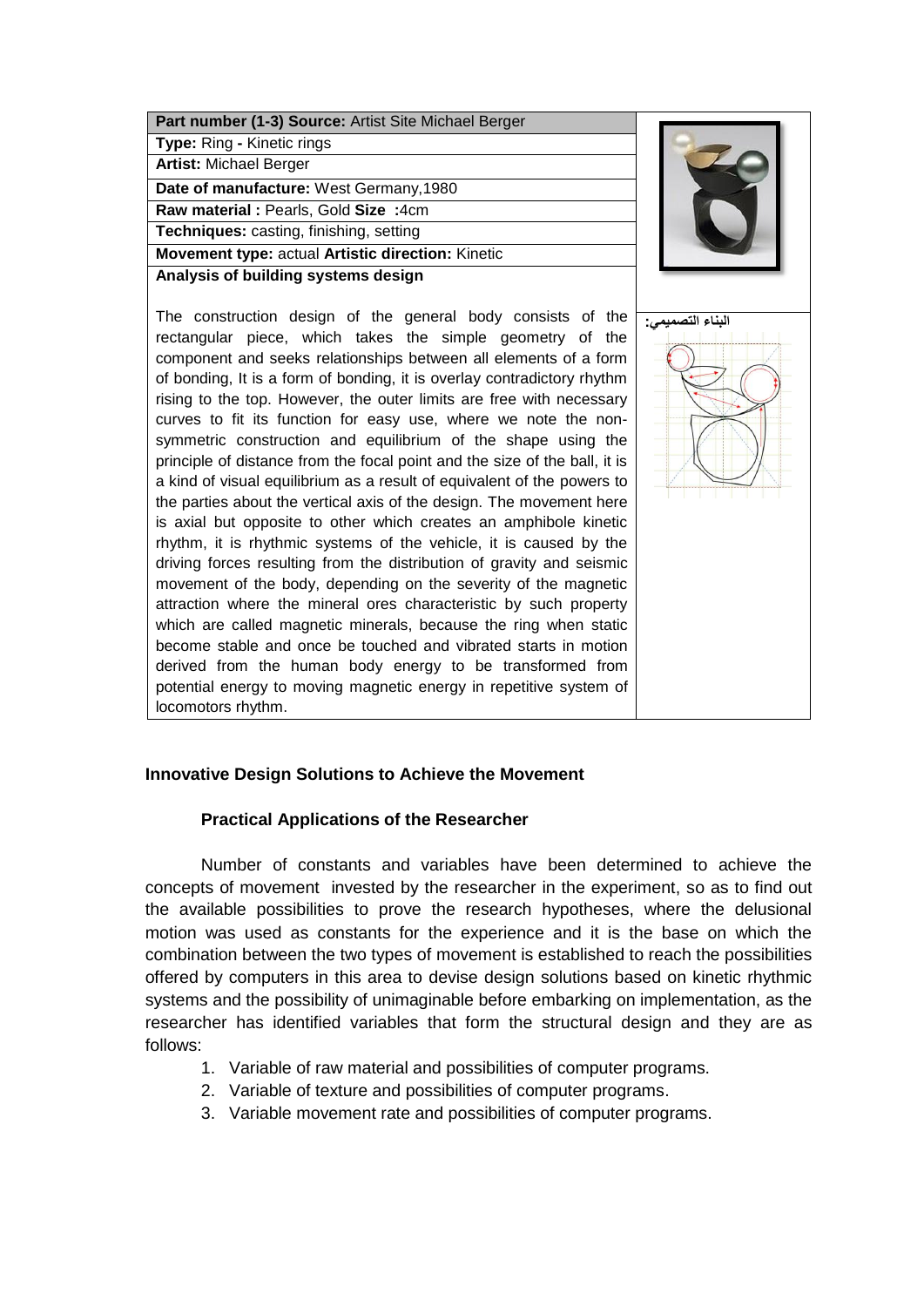|  |  | <b>Design No. (2-1):</b> Brooch, applied by the researcher |
|--|--|------------------------------------------------------------|
|--|--|------------------------------------------------------------|

**Type:** Brooch

**Size:** 5cm

**Raw materials that can used in execution:** metal bands, wires, gemstones

**Proposed techniques for the implementation of the design:** cutting, molding, bending, moving the focal **Movement type: Fake - a natural** 

**The program used in the design:** PhotoShop, 3D Max

**Analysis of building systems design**

Building design depends on the square shape, which helps to confirm the stability of the general shape, while I relied on the circular shape of the design elements because of its latent dynamic energy to make a balance between stability and dynamic for the circular shape which was confirmed by repeating the sparse small circles overlapped entirely on circular discs with full overlapping consist of 3 discs with deferent sizes and deferent levels as well, which gives the rising rhythm of the levels of design that integrated with the influence of delusional motor of overlapping circles, in addition to the natural movement of the circles, which take the form of bells through its mobile connectivity as a result of the movement of the body to give a variety of rhythms sounds, where design adopted on the second and third entrance

**Building Design** 





| Design No. (2-2): Square brooch, applied by the researcher        |                        |
|-------------------------------------------------------------------|------------------------|
| Type: Brooch                                                      |                        |
| Size: 5cm                                                         |                        |
| Raw materials that can used in execution: metal bands,            |                        |
| gemstones                                                         |                        |
| Proposed Techniques for the implementation of the                 |                        |
| design: cutting, drilling, welding, riveting                      |                        |
| Movement type: Fake - actual                                      |                        |
| The program used in the design: 3D Max                            |                        |
| Analysis of building systems design                               |                        |
| Researcher relied on the square shape, it is a simple             | <b>Building design</b> |
| geometric shape gives a sense of stability, and above it is       |                        |
| boxes stacked repeatedly in the left part, it is a normal         |                        |
| iterative system based on the principle of the overlay for the    |                        |
| square segment, whereas the boxes topped by boxes of              |                        |
| unsymmetrical sectors to create optical illusions, in addition to |                        |
| the actual movement of the small boxes that rotate clockwise      |                        |
|                                                                   |                        |

to form formal changes to the Brooch thorugh using motors work with the small battery.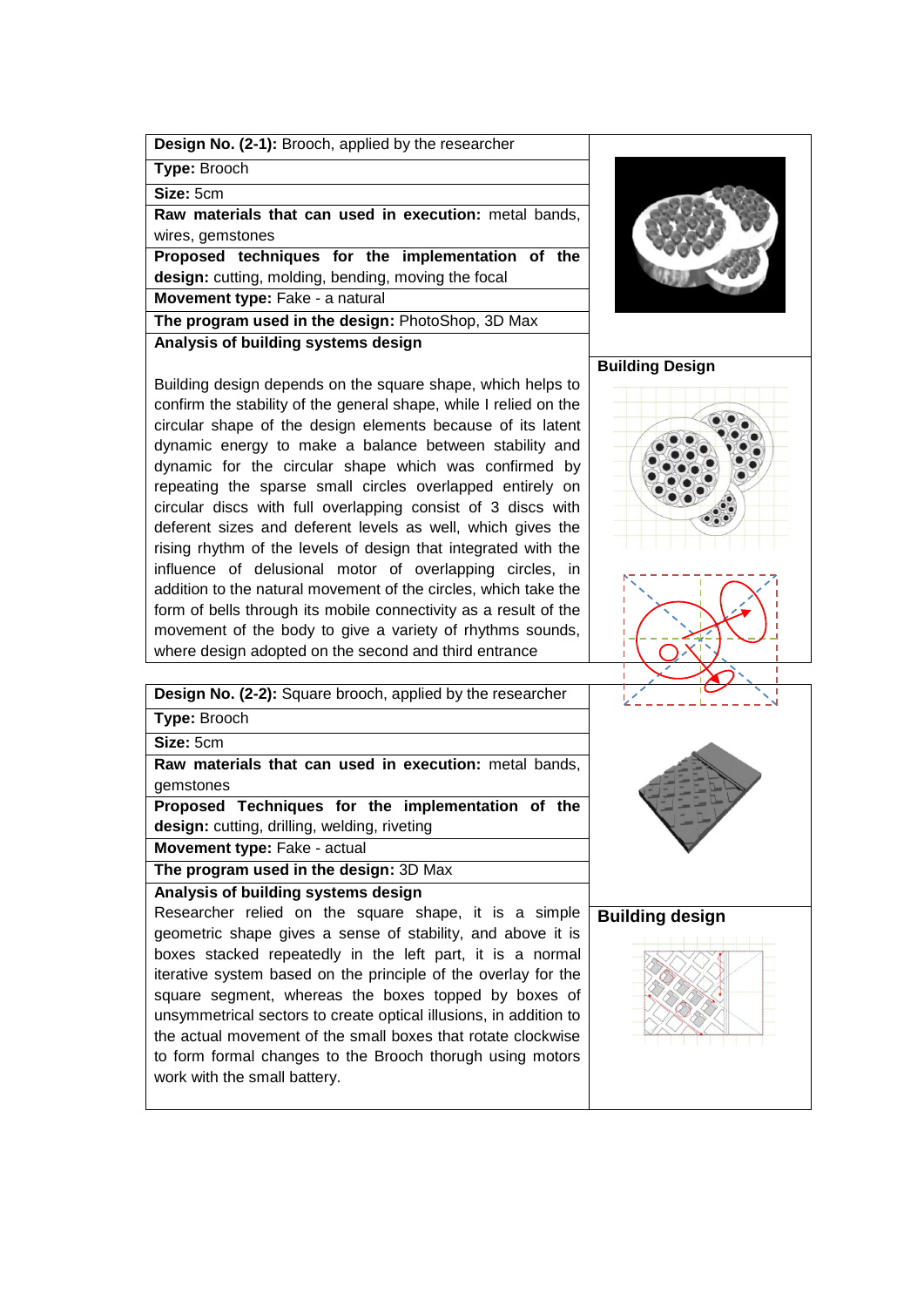

# **FINDINGS**

- 1. The designer relied on the geometric shape, in order to create diverse kinetic rhythm. Jewelry designers invested variety of mineral and non-metallic ores to achieve the locomotors rhythm systems, where some of the industries associated with the modern and post-modern concepts of movement.
- 2. Multimedia is the common denominator in most arts of postmodern and one of production mechanisms and the ability to blend between different fields of art, this has yielded a different forms, and different concepts which are difficult to quantify in accordance with specific fixed or determinable standard as the predecessor of traditional arts, where it overtaken the traditional arts qualitatively and intellectually.
- 3. The multiplicity of axes of vision to jewelry from several angles by default, stimulates back feeding and facilitate to replace any part of the design without losing time or effort that could be lost when using manual techniques, which save economically and environmentally for each of the designers and the institutions that govern this area. It can also improve the designer design in terms of:
	- Diagnose weaknesses and strengths in jewelry.
	- Treatment of the vulnerable parts easily and with minimal effort.
	- The possibility of making many textures and color influences available in computer programs.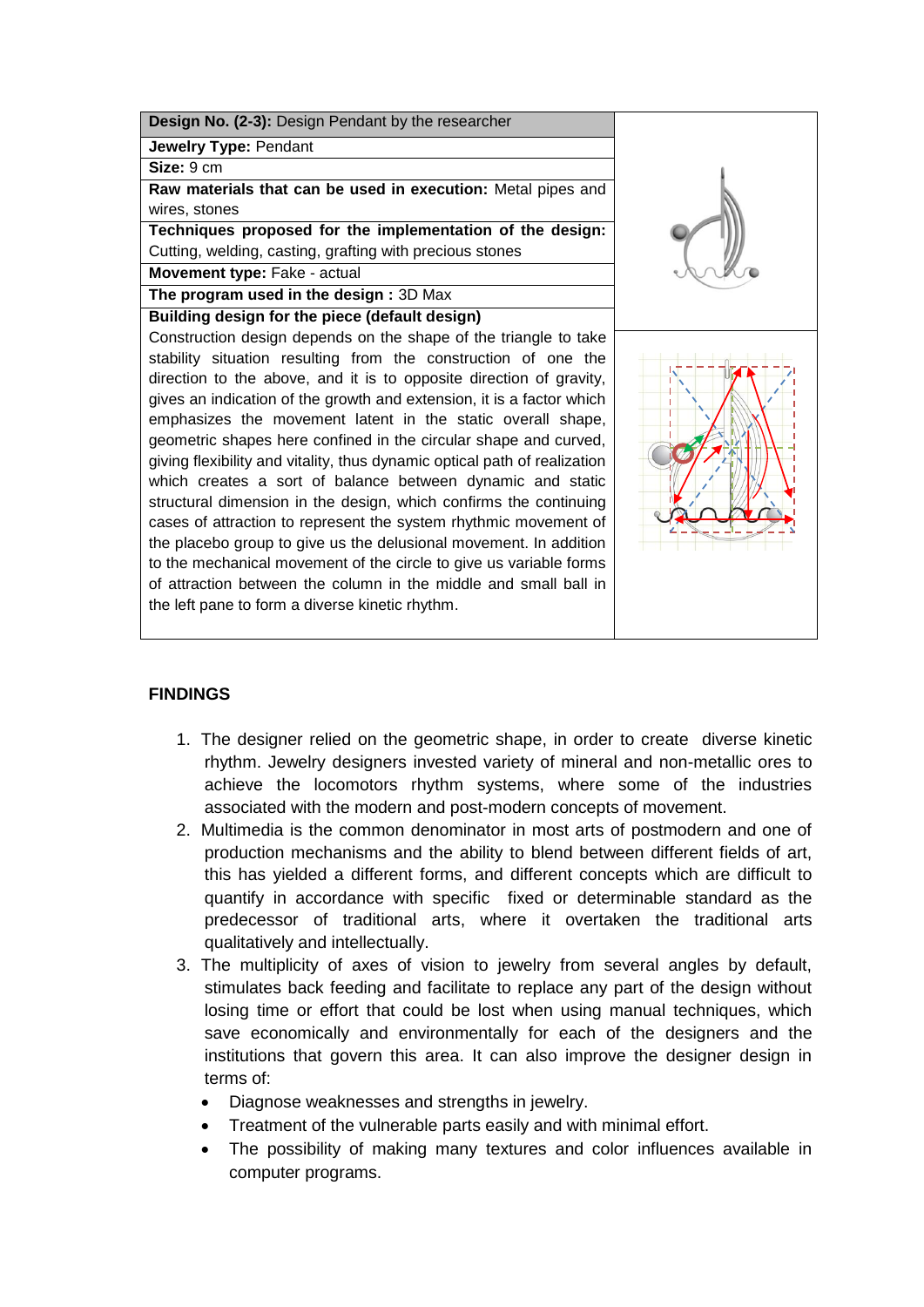- The clarity of the evolution of the design on an ongoing basis.
- Rapid response from the program with the instructions for deletion or addition or switch.
- Store the multiple results of design and can be called at any time in the short period of time.
- The possibility of combining more than one type of movement by using graphics programs and presentation programs in the computer.

# **RECOMMENDATIONS**

- 1. Adopt modern methods of teaching as to contain different section courses should contain developed mechanism to deal with multimedia such as video and computer and equipped it with the latest assistive devices and automated manufacturing devices to help in the development of creative thinking for design jewelry materials according to the latest theories and the foundations of contemporary intellectual.
- 2. Invite the owners of ornament factories and metal products in the Kingdom to open the field for the production of Saudi metal artifacts with international standards tracking contemporary thought.
- 3. Conducting experimental art workshops on an ongoing basis between the various disciplines in the university and between arts colleges to get advantage of interfering between the arts and integration of the arts in the current era globally.
- 4. Continuing research and studies for the various computer programs and the completion of current research of industrial design software for jewelers, and experimenting the possibilities of modern electronic devices for drilling and casting in the field of jewelry of all kinds, and what it could add to the metal arts.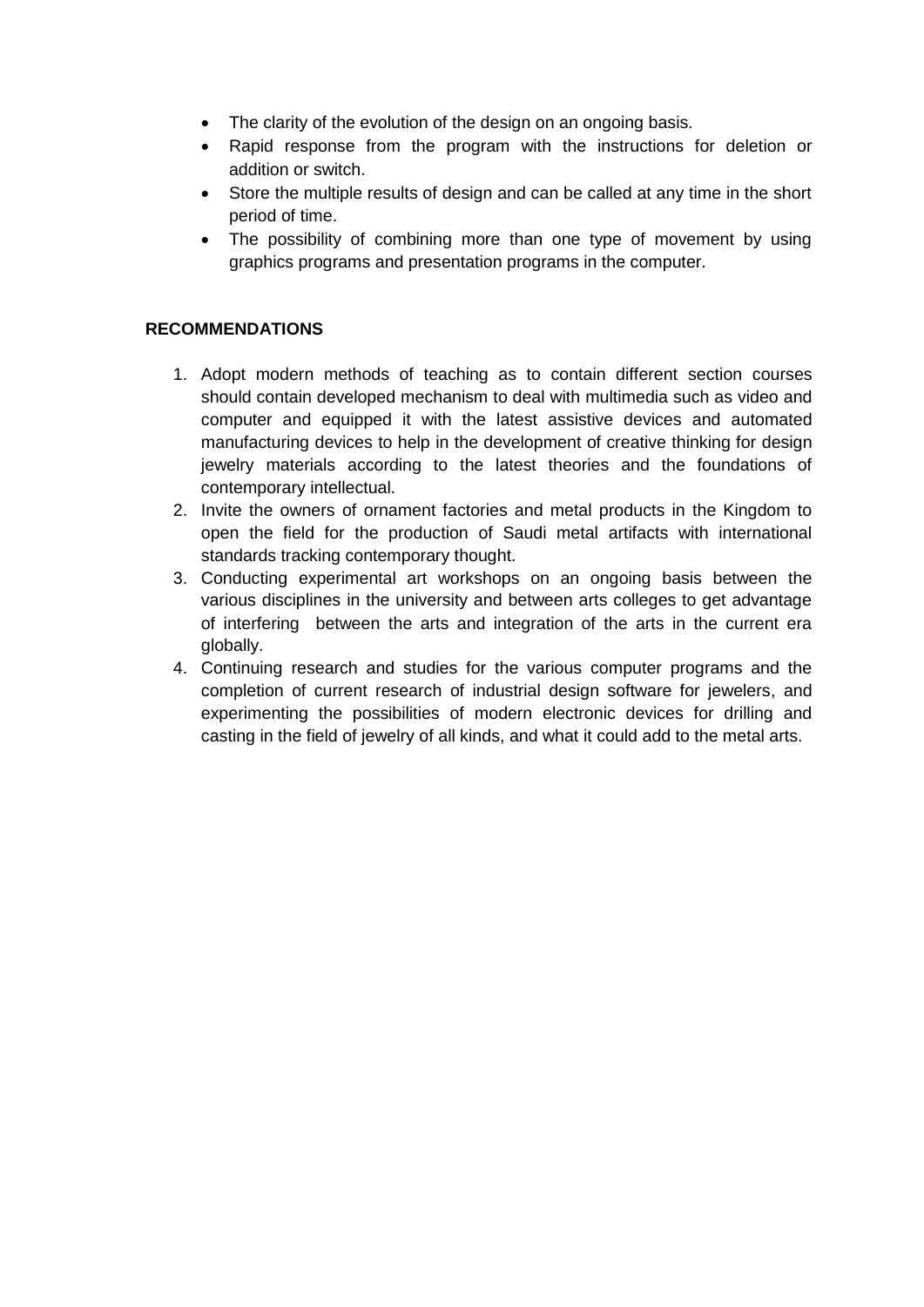# **Pursuant**

| Alterabletread           |                | Alterablecolor |              |
|--------------------------|----------------|----------------|--------------|
|                          | Glace          |                | Gold         |
|                          | Glace<br>Tread |                | <b>Brass</b> |
| Article Burkeley Hart 19 | Glac<br>Trea   |                | Silver       |

**Figure 1:** Design No. (2-1): Brooch, applied by the researcher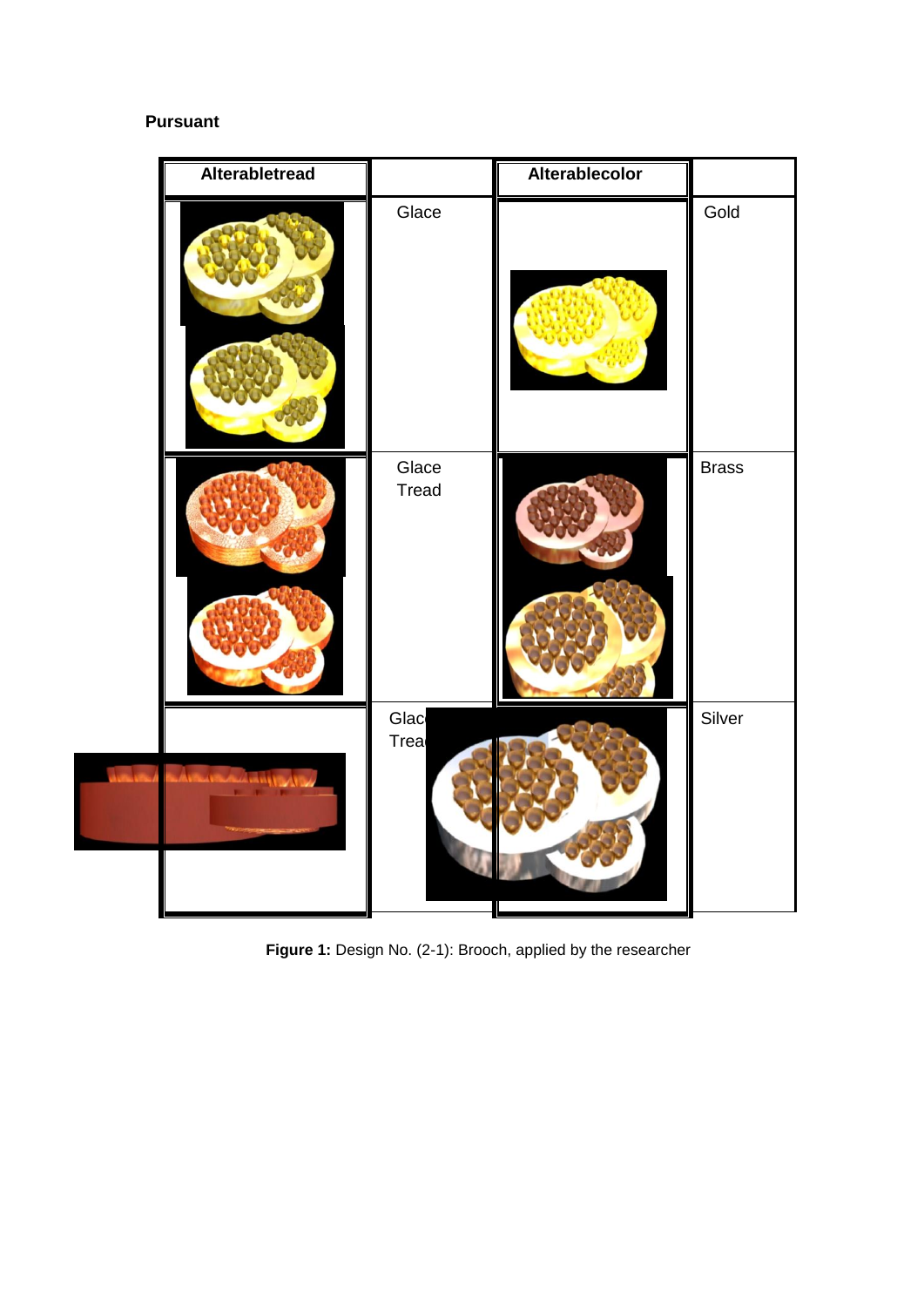| Alterabletread |                | Alterablecolor |              |
|----------------|----------------|----------------|--------------|
|                | Glace<br>Tread |                | Gold         |
|                | Glace<br>Tread |                | <b>Brass</b> |
|                | Glace          |                | Silver       |

**Figure 2:** Design No. (2-3) square brooch, applied by the researcher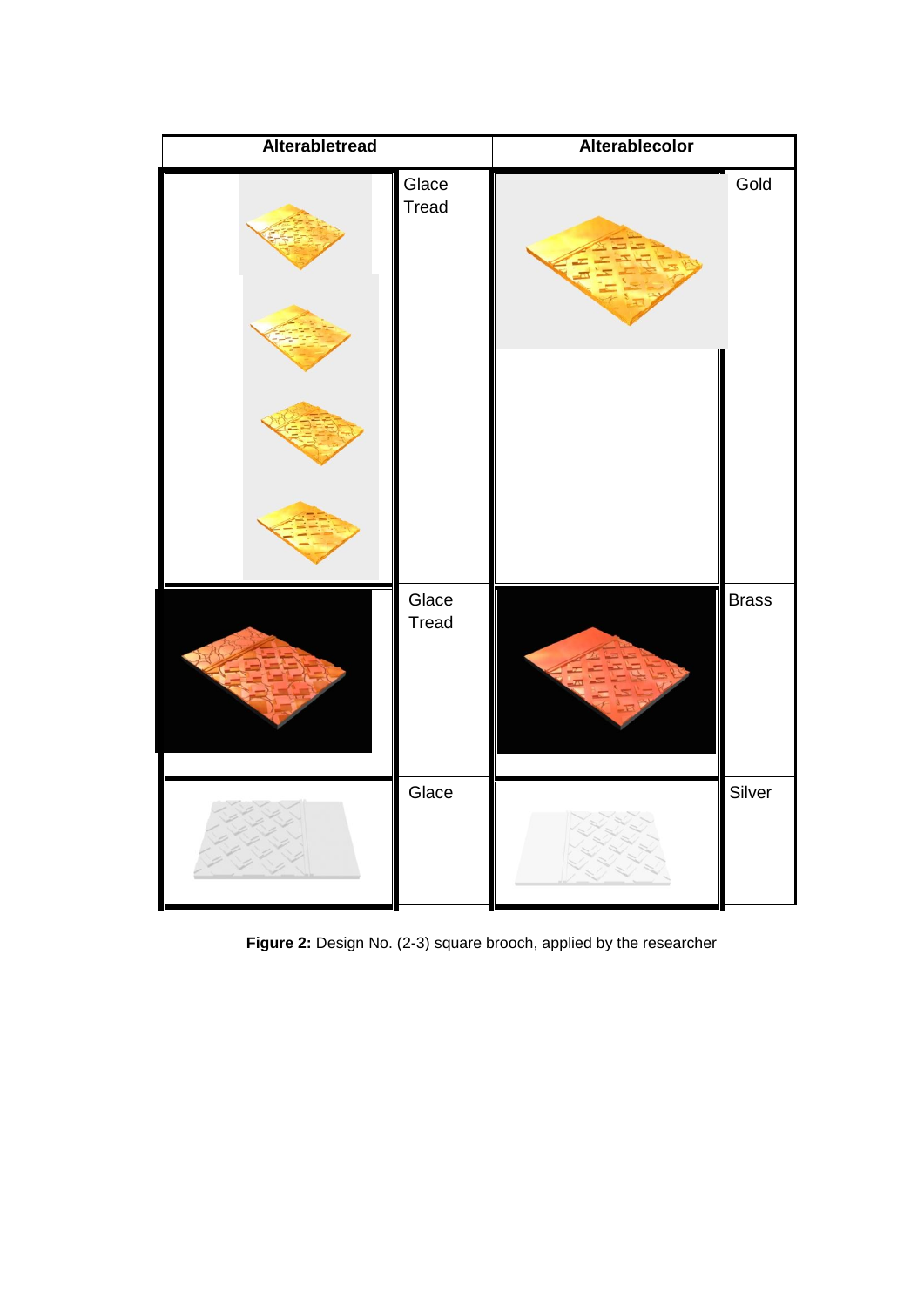

**Figure 3:** Design No. (2-3): Design Pendant by the researcher

# **REFERENCES**

(2007). *Three-dimensional modeling in AutoCAD*. Shoa'aa Al-Nashr and Al-Oloom.

Alabdal, M. A. A. (1983). The movement as Art Value in Design Ornaments. Unpublished Ph.D. Thesis, Faculty of Applied Arts, Industrial Design Department, Helwan University.

Angelo, J. P. (1986). *Computer for Art Teachers.*

Attia, M. M. (1995). *New Horizons for Art.* Dar Al-Maa'ref Egypt.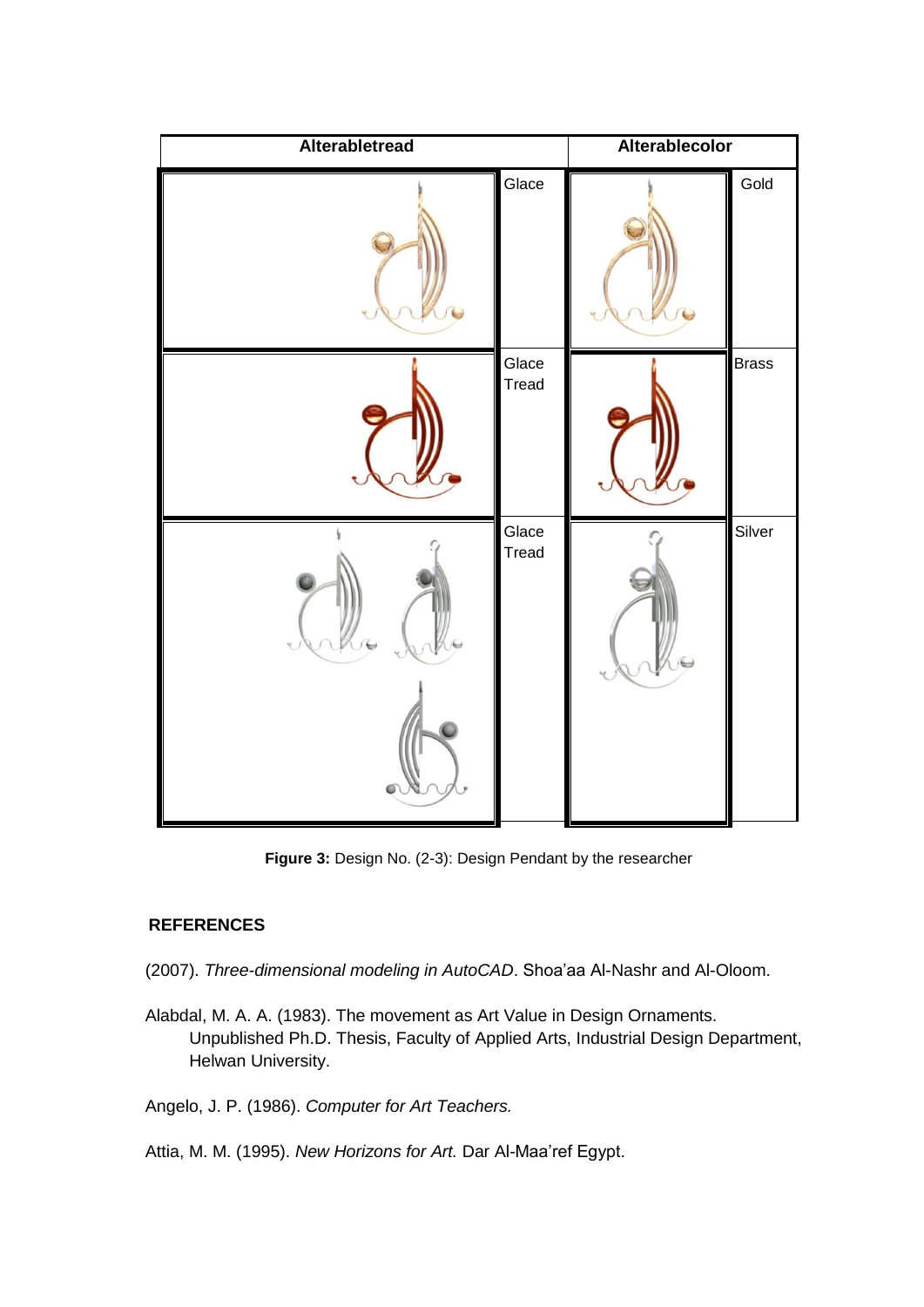\_\_\_\_\_\_\_\_. (2002). *Critique of the Classical Arts to the Era of Postmodernism.* Alexandria: Jalal Hizi & Associates.

\_\_\_\_\_\_\_\_. (2003). *Aesthetic Analysis of the of Art, A'alem Al-Kotob, Abdul Khaliq Tharwat Street in Cairo.*

Amhaz, M. (1996). *Contemporary Art Currents.* Beirut, Lebanon.

Bazzaz, A. (1998). *Design in Design.* Iraq.

Bassiouni, M. (1984). *Art and Education.* Cairo: Dar Al-Maa'ref.

\_\_\_\_\_\_\_\_. (1983). *Art in the Twentieth Century from Influential to Public Art*. Cairo: Dar Al-Maa'ref.

\_\_\_\_\_\_\_\_. (1993). *Creativity of Art and Tasting It.* Cairo: Dar Al-Maa'ref.

Costa, A. (1985). *A Glossary of Thinking Skills Developing Minds: A Resource Book for Teaching Thinking.* New York: Mc Graw.

De Bono , E. (1980). *The Cort Thinking Program*. Chicago.

- Dewey, J. (1933). *The Collected Works of John Dewey: Essays and How We Think v. 8: The Later Works,* 1925-1953. \_\_\_\_\_\_\_\_. (1963). *Art is Experience.* Cairo, New York: Franklin Foundation.
- Dormer, B. and Turner, R. (1994) *The New Jewelry Trends And Traditions*. London, Thames and Hudson.
- Halim, N. M. (1972) Dynamic in Art and its Impact on the teaching of the Arts. Unpublished MA Thesis, Faculty of Applied Arts of the Photography Department at the Higher Institute of Art Education.
- Hussain, S. S. (2003). Aesthetic Employment of the Relationship between the Phenomena of Reflection and Optical Illusion in Designs of Motor Impact for Students of the Faculty of Art Education, Helwan University. PhD Thesis, Department of Decorative Designs.

Ibrahim, A. M. (2009). *Expressive Arts in the Modern Era*.

Ismail, I.a. (1974). *Art and Man*. Beirut: Dar Al-Qalam.

Laszlo M. N. (1947). *Vision In Motion.* Chicago: Theobald.

Salem, M.A.A.G. (2000). Cyber as Entrance for the Transformation of the Concept of Imaging to Art of Postmodern of the Twentieth Century Artists. Doctorate Search in the Philosophy of Art Education: Specialty Imaging, Helwan University, Faculty of Art Education, Department of Imaging and Drawing.